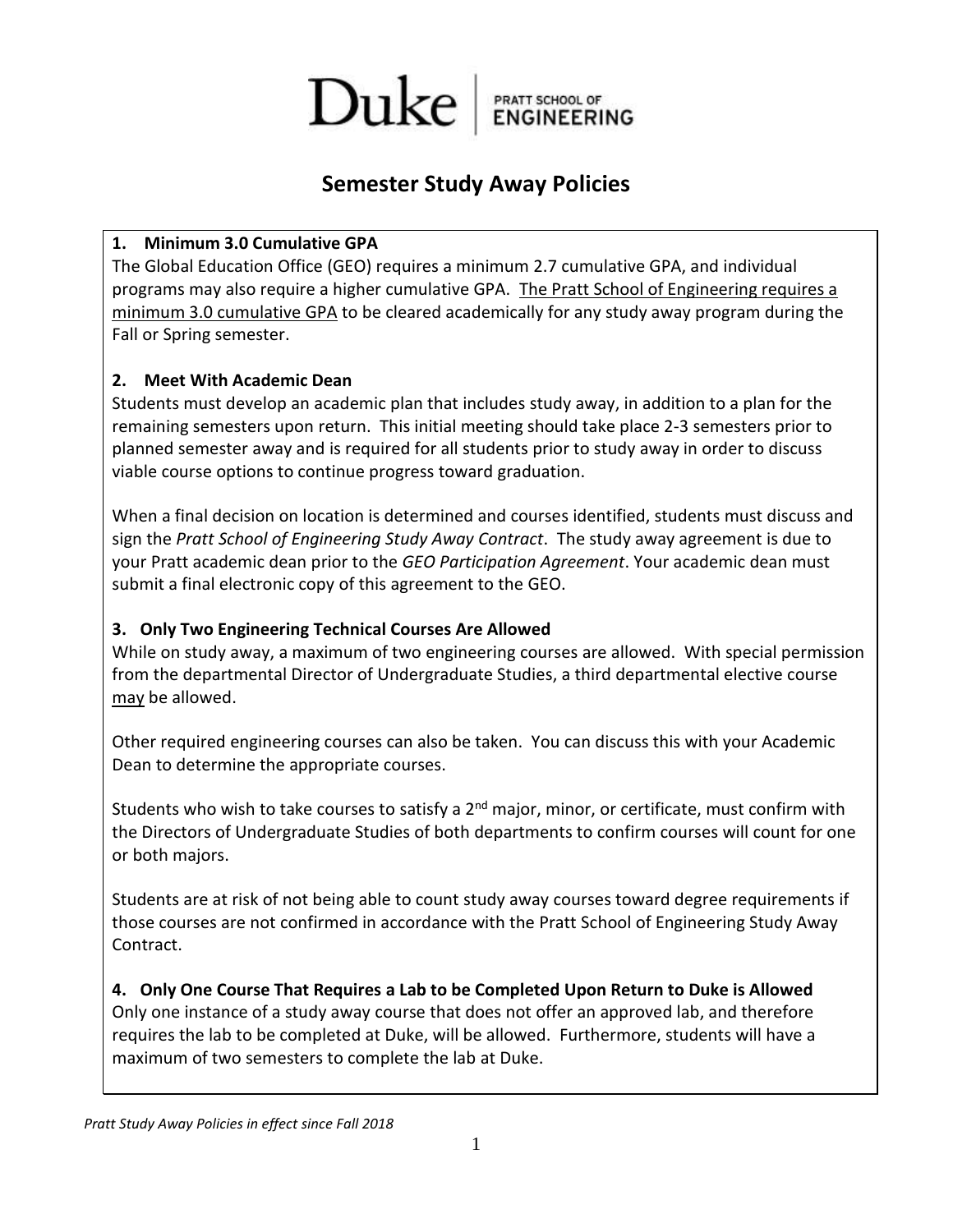# Duke PRATT SCHOOL OF<br>ENGINEERING

## **STUDY AWAY CONTRACT**

**I \_\_\_\_\_\_\_\_\_\_\_\_\_\_\_\_\_\_\_\_\_\_\_\_\_ understand and affirm the following:** *Print Name*

- o I will write a one page essay and attach it to this Contract explaining the educational and cultural immersion goals that support my choice of study and institution selected. It will include how I believe my study abroad experience will fit into my broader goals as an engineer.
- $\circ$  I will meet with my Academic Dean and discuss my academic plan that includes study away and the remaining semesters upon my return from abroad.
- $\circ$  I will maintain a minimum cumulative GPA of 3.0 up to the semester prior to study away. Failure to do so will result in clearance NOT granted to study away.
- o I will confirm that my courses meet the requirements and limitations in accordance to the Pratt School of Engineering policies, and with specific program course load requirements. Failure to do so could result in course credit not earned for courses taken on study away.
- $\circ$  I will not take more than one course abroad that requires a lab to be completed back at Duke.
- $\circ$  If I take a course that does not have an approved lab, I have a maximum of two semesters upon return to complete the lab at Duke.
- o Within one week of receiving confirmation of my schedule of courses, I will inform my Academic Dean and Director of Undergraduate Studies of my final schedule via email.
- o I will contact my Academic Dean and Director of Undergraduate Studies via email if I am unable to enroll in the originally planned course(s), and consult with them to find approved, suitable replacement course(s).
- $\circ$  I am required to meet Semester Continuation Requirements of passing a minimum of three courses while away. Failure to do so will result in two semesters of academic dismissal, in accordance with the Undergraduate Bulletin.
- o I will request a final official transcript be sent to the Global Education Office within one month of return from study away.